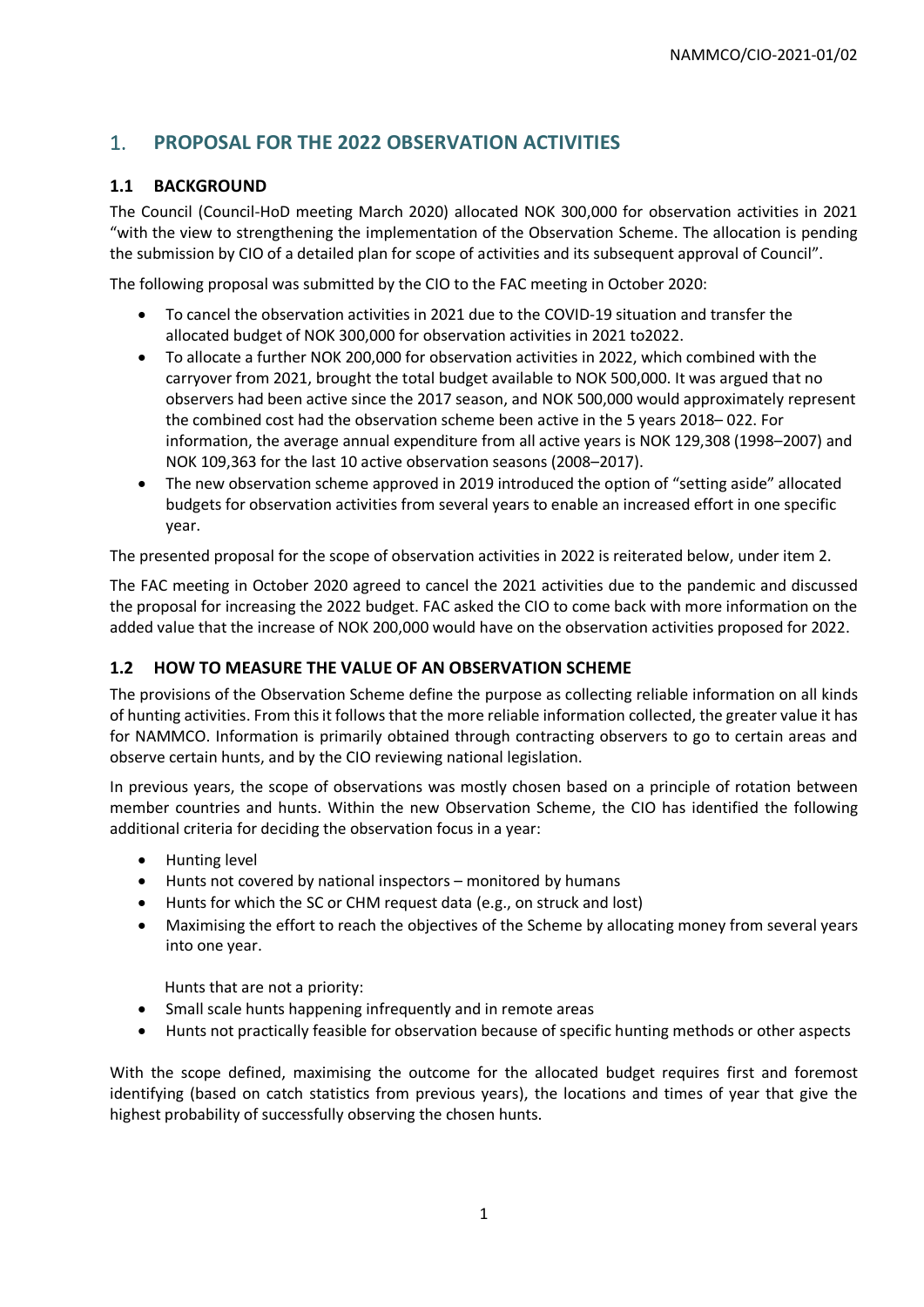# **1.2.1 Financial aspects**

The cost of the Observation Scheme has two main drivers: the number of observers and the duration of their assignments.

For the sake of simplicity, one may divide the observation budget into the following expense categories:

- Costs that vary with the number of observers but are independent of the duration of the assignment (i.e. travel costs to and from and internally in the country of focus, cost of insurance and equipment)
- Costs that depend on the duration of the assignment and increase per contract day (i.e. honoraria, per diem and accommodation costs)

There are a multitude of combinations that may be used to optimise and maximise the allocated budget for observation activities (see appendix 1). Generally speaking, it is most cost-efficient to have fewer observers undertaking longer assignments. The relationship between budget and provided observation days is, however, not linear. An increased budget can increase the observation effort measured in days of observation, but this is not automatically the case because both the costs that are dependent and independent of the assignment duration (as outlined above) need to be taken into account. For example:

Looking at maximising the number of observations days achieved for an allocated budget, 1 observer contracted for 5 weeks (option 2, appendix 1) gives a greater return than 2 observers for a total of 6 weeks (option 3). This is due to less travel time and less travel, insurance and equipment expenses. When compared with the original budget of NOK 300,000, option 8 gives 5 observation days less for a NOK 28,000 increase in the budget. Option 11 gives 16 extra observation days for a budget increase of NOK 100,000.

When considering the combinations, it is important to note that experience has shown that contracting observers to work for more than 4-5 weeks can be difficult.

Another aspect to consider is the possibility of creating opportunities for observing several hunts in one location or one hunt in several locations, which can increase the probability of successful observations (successful in the sense that there is a hunt taking place that can be observed).

# **1.2.2 Added value for the Observation Scheme of a higher budget**

As shown in appendix 1, a higher budget can lead to a higher observation effort measured in days of observation given an optimal combination of number of observers and length of time each observer is contracted for. A higher observation effort means that more hunting events can be observed, and more information can be collected. When more information is collected, more robust and reliable conclusions can be drawn from the observation scheme to inform management.

The possibility of deploying more than one observer also creates the possibility that observation can take place at different locations and at different times, which enhances the probability of observing several hunts.

Currently the pool of available observers is 16 people. Using the principle of rotation among the observers, contracting one observer each season means that most of the observers will be "sleeping partners" with a need for renewed training courses before going into the field. Also not being called to serve may be counterproductive to maintaining their interest in NAMMCO and their willingness to offer their services. Increasing the likelihood of being called upon to serve arguably helps maintain the motivation and interest of the observers to be part of the pool.

# **1.2.3 Added value for NAMMCO of a higher observation effort**

NAMMCO has always taken a certain pride in the fact that the organisation is the only one with a functioning international observation scheme for marine mammal hunts with observers active every season.

In 2022, 4 years will have passed without active observers, and a new observation scheme has been in place since 2019. Allocating a substantial amount of money for the 2022 season will show that NAMMCO continues to take the scheme seriously, and that it is of high importance to its members. It also indicates that NAMMCO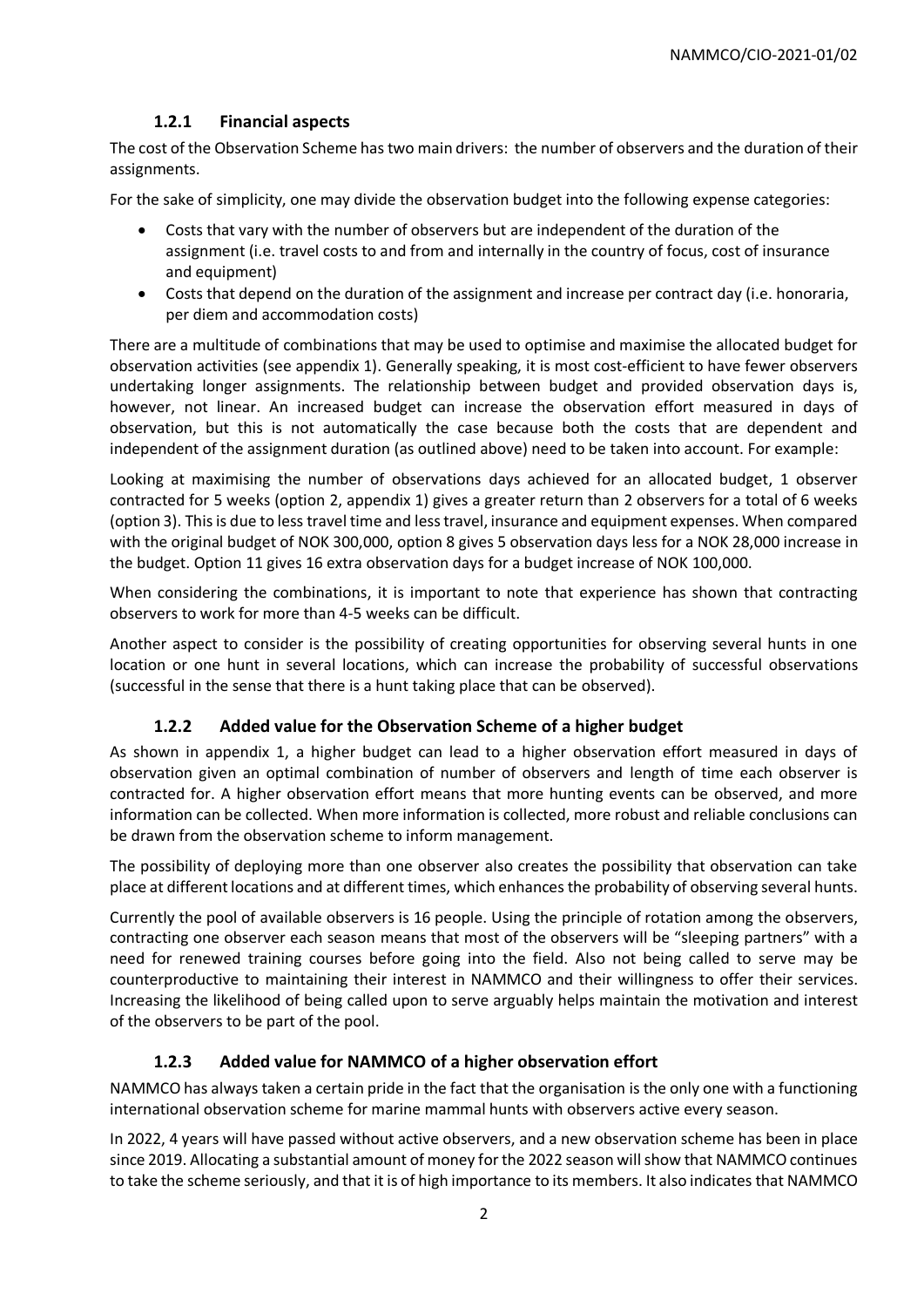although no observation was carried out in the period 2018-2021 because of the revision of the Scheme and the COVID-19 situation, the organisation continues to invest in the scheme at the same level and without reduction.

A significant amount of resources have been invested in defining the new Scheme. Making a major allocation and effort in the first year of resuming observations sends a strong signal to the international community that NAMMCO is committed to ensuring that the hunts taking place within its area are sustainable and responsible and that observation activities have an important role in monitoring this.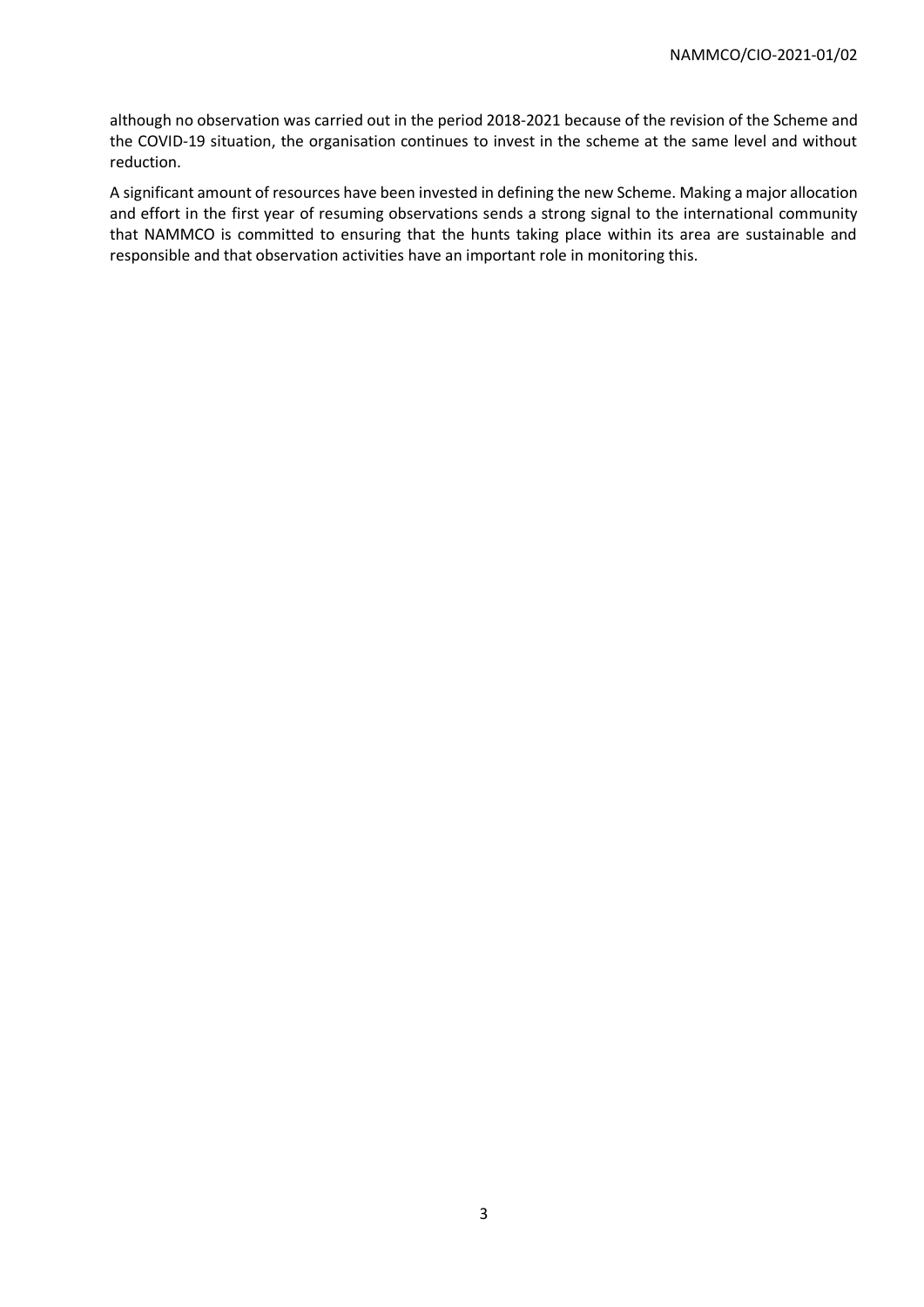#### Should be looked at again before going to Council – need the 2020 catches and ditto average

# 2. **PROPOSAL FOR 2022 SCOPE AS PRESENTED TO FAC**

#### **2.1 BACKGROUND**

The purpose of the Observation Scheme is to collect reliable information on all kinds of hunting activities in the NAMMCO Member Countries, with the objectives to

- a) provide a mechanism for NAMMCO to oversee whether recommendations made by NAMMCO are implemented and national regulations are adhered to
- b) provide a foundation for the member states to evaluate whether a recommendation is serving its purpose or not
- c) contribute to the improvement of the national regulation of hunting activities in the Member Countries

One of the tools available for meeting the objectives is the appointment of observers to observe hunting and inspection activities in member countries.

For 2021 Greenland is the focus of the observation activities. The selected species and hunts are quota restricted and governed by national regulations arising from recommendations arriving from NAMMCO<sup>1</sup>. The species have not previously been the focus of observation activities. The specific hunts are carried out by a method identified as of concern by NAMMCO due to relative long times to death. They also represent hunts where the Scientific Committee has expressed a desire to get more information on the phenomenon of struck and lost, especially on how to obtain good reliable information. Currently the estimated struck and lost numbers used in NAMMCO advice range from 10% to 30% depending on hunt and time of year.

Once the scope has been approved by Council, the Secretariat (in co-operation with the authorities in Greenland) will develop a specific plan for the observation activities. In line with the proposed guidelines, the detailed plan of observation activities will only be known to the authorities in the relevant member countries and the Secretariat.

# **2.2 PROPOSED SCOPE**

Walrus, narwhal and beluga hunts in West Greenland carried out with rifle and handheld harpoon from dingy/small boats.

# **2.2.1 Species and hunting methods**

All three species are hunted in West Greenland whereas only walrus and narwhal are hunted in East Greenland.

The East Greenland catches are few compared to West Greenland. For walrus the average catches the last 5 reported years (2015-2019) have been 0.56% of a total of 589 animals and for narwhal 18 % of a total of 2182 animals. Also, the narwhal quotas for 2021 has been reduced significantly with a total of 15 animals. The proposal is therefore to focus on West Greenland to utilise the observer resources most efficiently.

1

Executive Order:

- No 3 of 27 January 2017 on protection and hunting of beluga and narwhal
- No 20 of 27 October 2006 on protection and hunting of walrus

Parliamentary Act No 12 of 29 October 1999 on hunting amended in No 1 of 16 May 2008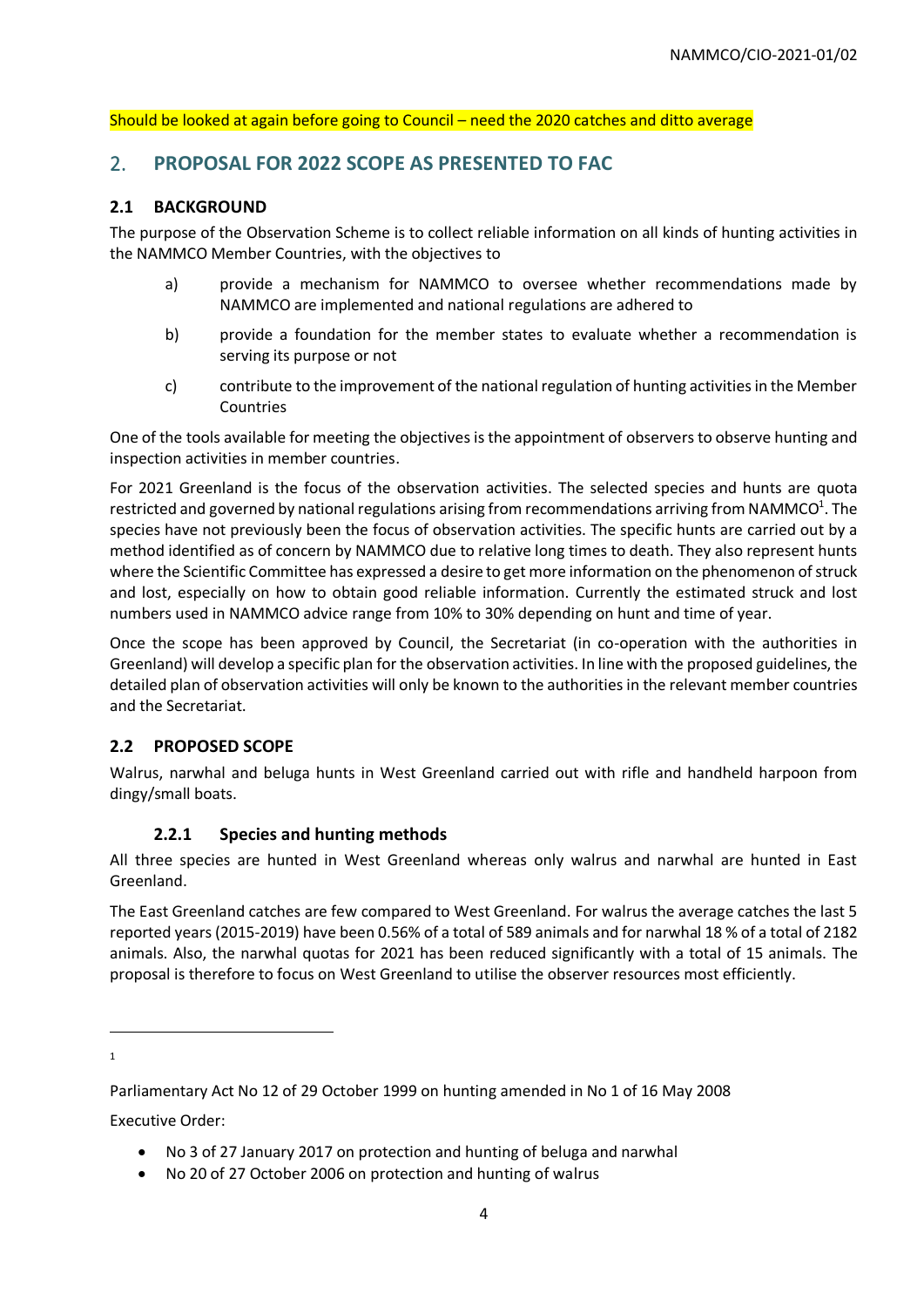The hunting method chosen, rifle with handheld harpoon, has been identified by NAMMCO as a method of concern given the reported relatively longer times to death and also the lack of reliable struck and lost information.

Belugas and narwhalesin West Greenland are also hunted by netting or from kayaks with handheld harpoons (no rifles allowed). However, these hunts are considered less optimal to observe because:

- Netting is only allowed in Qaanaaq in North Greenland during the dark winter months. Struck and lost is not considered an issue as it is anticipated that all animals are retrieved dead or alive. Should an animal escape the nett it is supposed to be unharmed and alive.
- Hunting from kayaks takes place in Qaanaaq, Upernavik and Uummannaq (all north of Disco bay). Compared to the rifle hunt there is no noise from a motor and the hunters get closer to the animals and due to the method (harpooned first) there is little struck and lost incidents. The hunt is not recommended for observation from a safety perspective as it would require observation from a kayak. Also, few animals are taken per hunting trip.

# **2.2.2 Areas and time periods**

It is nearly impossible to find one location and period that coincides for all three hunts. The proposal for locations and timing are informed by reported catch statistics from previous years (2115-2019).

The following locations, time of year and hunts have been identified as priorities:

- Sisimiut in March April: walrus and beluga hunts
- Upernavik in April May: narwhal hunt
- Upernavik in October: beluga hunt

### 2.2.2.1 Walrus:

Current West Greenland management areas/populations and permitted hunting periods:

West Greenland winter population, from 66 $^{\circ}$  N (south edge of the mouth of Søndre Strømfjord) and 70 $^{\circ}$  30 'N (northwest tip of Hare Island), hunting allowed March 1 to April 30, both days inclusive.

Northwest Greenland stock, areas north of 70°30'N (northwest tip of Hare Island), hunting allowed October 1 to June 30, both days inclusive.

Chosen management area and time:

• West Greenland stock: Sisimiut in March and April.

The last 3 years Sisimiut has recorded a growing number of catches. Give numbers

Average number of annual catches for Sisimiut ??

#### 2.2.2.2 Narwhal:

Hunting permitted: 1 January to 31 December

Current West Greenland and Disko Bay management areas:

• 1) Etah 2) Inglefield Breeding (Qaanaaq), 3) Melville Bay 4) Uummannaq and 5) Inglefield Bredning (Disko Bay – West Greenland)

Chosen management areas and time: Upernavik during April and May and Uummannaq during November

Average number of annual catches for Upernavik 65,5 animals (2015-2019)

Uummannaq 112 animals (2015-2019)

#### 2.2.2.3 Beluga:

Hunting permitted: 1 January to 31 December